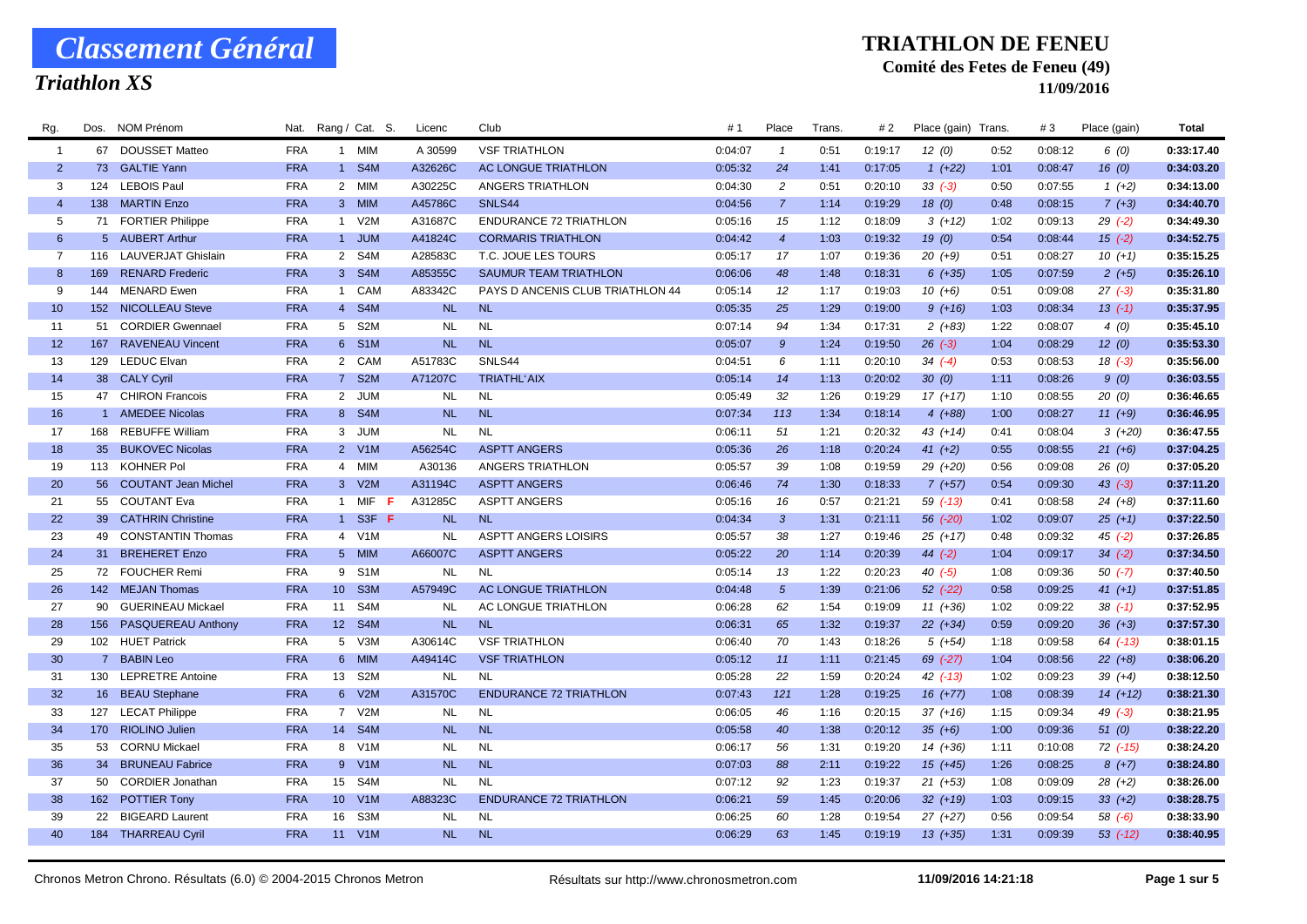## *Triathlon XS*

#### **TRIATHLON DE FENEU**

### **Comité des Fetes de Feneu (49)**

| Rg. | Dos. | NOM Prénom                | Nat.                     |                 | Rang / Cat. S.    | Licenc    | Club                           | #1      | Place                 | <b>Trans</b> | # 2     | Place (gain) Trans. |      | #3      | Place (gain)  | Total      |
|-----|------|---------------------------|--------------------------|-----------------|-------------------|-----------|--------------------------------|---------|-----------------------|--------------|---------|---------------------|------|---------|---------------|------------|
| 41  |      | 28 BOULAY Valentin        | <b>FRA</b>               |                 | 7 MIM             | <b>NL</b> | <b>NL</b>                      | 0:06:06 | 47                    | 1:37         | 0:20:03 | $31 (+15)$          | 1:07 | 0:09:57 | $62$ $(-9)$   | 0:38:47.70 |
| 42  |      | 42 CESBRON Nathan         | <b>FRA</b>               |                 | 3 CAM             | <b>NL</b> | <b>NL</b>                      | 0:06:34 | 69                    | 1:28         | 0:20:14 | $36 (+28)$          | 1:02 | 0:09:33 | $48$ $(-1)$   | 0:38:48.20 |
| 43  |      | 54 COUBARD Alexandre      | <b>FRA</b>               |                 | 17 S2M            | A72006C   | <b>LAVAL TRIATHLON CLUB</b>    | 0:05:11 | 10                    | 1:23         | 0:21:17 | $57$ $(-26)$        | 1:07 | 0:09:53 | $57$ $(-7)$   | 0:38:49.45 |
| 44  |      | 186 TURCO Raphael         | <b>FRA</b>               | 18              | S <sub>1</sub> M  | <b>NL</b> | <b>NL</b>                      | 0:05:21 | 18                    | 1:50         | 0:21:59 | 74 (-30)            | 1:15 | 0:09:13 | $30 (+4)$     | 0:39:35.65 |
| 45  |      | 135 LUCAS Samuel          | <b>FRA</b>               | 19              | S <sub>2</sub> M  | <b>NL</b> | <b>NL</b>                      | 0:05:55 | 37                    | 1:24         | 0:22:25 | $88$ $(-17)$        | 0:50 | 0:09:18 | $35(+9)$      | 0:39:49.85 |
| 46  | 159  | <b>PEYGOURDI Laurent</b>  | <b>FRA</b>               | 12              | V2M               | A30924C   | TRIATHLON ATLANTIQUE CARQUEFOU | 0:07:24 | 101                   | 2:06         | 0:20:40 | 45 (+36)            | 1:07 | 0:08:55 | $19(+19)$     | 0:40:09.75 |
| 47  |      | 26 LESIRE Alexan          | <b>FRA</b>               | 8 <sup>2</sup>  | <b>MIM</b>        | <b>NL</b> | <b>NL</b>                      | 0:05:54 | 34                    | 1:31         | 0:21:32 | $62$ $(-11)$        | 1:04 | 0:10:17 | $78$ $(-2)$   | 0:40:15.95 |
| 48  |      | 37 CADEAU Basile          | <b>FRA</b>               |                 | 20 S1M            | <b>NL</b> | <b>NL</b>                      | 0:07:41 | 118                   | 1:50         | 0:18:52 | $8(+76)$            | 1:21 | 0:10:40 | $89( -6)$     | 0:40:21.30 |
| 49  |      | 188 VERDIER Laurent       | <b>FRA</b>               | 13 <sup>°</sup> | V2M               | <b>NL</b> | <b>NL</b>                      | 0:07:26 | 104                   | 1:53         | 0:21:33 | 64 (+29)            | 1:22 | 0:08:09 | $5(+26)$      | 0:40:21.50 |
| 50  |      | 36 BURON David            | <b>FRA</b>               | 21              | S4M               | <b>NL</b> | <b>NL</b>                      | 0:06:18 | 57                    | 1:17         | 0:21:34 | $65(+10)$           | 0:53 | 0:10:22 | $80( -3)$     | 0:40:21.90 |
| 51  |      | 15 BEAU Jeanne            | <b>FRA</b>               | $2^{\circ}$     | <b>MIF</b><br>-F. | A31677C   | <b>ENDURANCE 72 TRIATHLON</b>  | 0:05:21 | 19                    | 1:03         | 0:23:21 | $105$ $(-36)$       | 0:47 | 0:10:06 | $69 (+4)$     | 0:40:35.85 |
| 52  | 94   | <b>GUINARD Julien</b>     | <b>FRA</b>               | 22              | S4M               | <b>NL</b> | <b>NL</b>                      | 0:07:02 | 85                    | 1:25         | 0:21:00 | $51 (+35)$          | 1:15 | 0:10:04 | $68$ $(-2)$   | 0:40:42.65 |
| 53  |      | 161 PIERET Philippe       | <b>FRA</b>               |                 | 4 JUM             | <b>NL</b> | <b>NL</b>                      | 0:06:13 | 54                    | 3:38         | 0:19:42 | $24 (+1)$           | 1:57 | 0:09:14 | 31(0)         | 0:40:43.20 |
| 54  |      | 4 AUBERT Anthony          | <b>FRA</b>               | 23              | S4M               | <b>NL</b> | <b>NL</b>                      | 0:06:12 | 52                    | 1:37         | 0:22:11 | $81$ (-10)          | 1:26 | 0:09:22 | $37(+8)$      | 0:40:44.95 |
| 55  |      | 183 TESSIER Philippe      | <b>FRA</b>               | 24              | S <sub>4</sub> M  | NL        | <b>NL</b>                      | 0:05:02 | $\boldsymbol{\delta}$ | 2:29         | 0:22:16 | $85$ $(-48)$        | 0:53 | 0:10:15 | $77(+1)$      | 0:40:52.65 |
| 56  |      | 132 LIOPE Thomas          | <b>FRA</b>               | $\overline{4}$  | CAM               | A74095C   | TRI VELOCE SAINT SEBASTIEN     | 0:06:33 | 68                    | 2:35         | 0:20:21 | $38(+17)$           | 1:25 | 0:10:04 | $67$ $(-5)$   | 0:40:57.10 |
| 57  |      | 6 AVERSENG Patrick        | <b>FRA</b>               | 25              | S <sub>2</sub> M  | <b>NL</b> | <b>NL</b>                      | 0:06:49 | 76                    | 1:16         | 0:22:05 | $76(+12)$           | 1:02 | 0:09:50 | $55(+7)$      | 0:41:00.20 |
| 58  |      | 187 VALY Mickael          | <b>FRA</b>               | 14              | V <sub>1</sub> M  | <b>NL</b> | <b>ASPTT ANGERS LOISIRS</b>    | 0:07:30 | 109                   | 1:42         | 0:20:43 | 46 (+50)            | 1:13 | 0:09:56 | $60 (+1)$     | 0:41:00.80 |
| 59  |      | 158 PENLOU Frederic       | <b>FRA</b>               | 15 <sub>1</sub> | V1M               | <b>NL</b> | <b>NL</b>                      | 0:08:26 | 162                   | 2:32         | 0:19:59 | $28 (+85)$          | 0:55 | 0:09:29 | 42 $(+18)$    | 0:41:18.60 |
| 60  |      | 193 WASSE Jean Claude     | <b>FRA</b>               | 16              | V3M               | <b>NL</b> | <b>NL</b>                      | 0:08:03 | 139                   | 1:51         | 0:20:50 | 48 (+72)            | 1:13 | 0:09:32 | 46 (+7)       | 0:41:26.20 |
| 61  |      | 122 LEBLANC Louis         | <b>FRA</b>               | 5 <sup>5</sup>  | <b>CAM</b>        | <b>NL</b> | <b>NL</b>                      | 0:07:02 | 87                    | 2:30         | 0:21:22 | $60 (+11)$          | 1:02 | 0:09:32 | $47 (+15)$    | 0:41:26.70 |
| 62  | 60   | <b>DARGENT Christophe</b> | <b>FRA</b>               | 26              | S3M               | <b>NL</b> | <b>NL</b>                      | 0:06:42 | 71                    | 2:10         | 0:20:59 | $50(+14)$           | 1:00 | 0:10:46 | $96( -5)$     | 0:41:34.15 |
| 63  | 136  | <b>MACE Francois</b>      | <b>FRA</b>               | 17              | V3M               | <b>NL</b> | <b>NL</b>                      | 0:07:58 | 138                   | 2:02         | 0:21:21 | 58 (+55)            | 0:52 | 0:09:24 | 40 (+20)      | 0:41:34.20 |
| 64  |      | 179 SCIEUX Mickael        | <b>FRA</b>               | 27              | S4M               | 5566795   | AC LONGUE TRIATHLON            | 0:09:52 | 190                   | 1:45         | 0:19:41 | $23(+110)$          | 1:04 | 0:09:31 | 44 (+16)      | 0:41:49.85 |
| 65  |      | 75 GAUVIN David           | <b>FRA</b>               | 18              | V1M               | NL        | <b>NL</b>                      | 0:06:59 | 82                    | 2:08         | 0:21:39 | $67 (+13)$          | 1:03 | 0:10:06 | $70(+4)$      | 0:41:52.70 |
| 66  |      | 78 GERBOIN Stephane       | <b>FRA</b>               | 6               | CAM               | <b>NL</b> | <b>NL</b>                      | 0:07:29 | 108                   | 1:30         | 0:21:51 | $71 (+35)$          | 1:13 | 0:09:58 | $63 (+7)$     | 0:41:58.85 |
| 67  |      | 70 FERRON Arthur          | <b>FRA</b>               | 28              | S <sub>1</sub> M  | <b>NL</b> | <b>NL</b>                      | 0:07:16 | 97                    | 2:43         | 0:22:15 | $84 (-5)$           | 0:49 | 0:08:58 | $23(+35)$     | 0:41:59.55 |
| 68  | 32   | <b>BRENTEGANI Mathieu</b> | <b>FRA</b>               | 29              | S <sub>3</sub> M  | <b>NL</b> | <b>NL</b>                      | 0:05:42 | 29                    | 1:58         | 0:22:17 | $86$ $(-31)$        | 1:33 | 0:10:46 | $95( -8)$     | 0:42:12.90 |
| 69  |      | 140 140 Inconnu           | <b>FRA</b>               | 30 <sup>°</sup> | $\sim$            |           |                                | 0:06:55 | 80                    | 1:50         | 0:21:06 | $53(+22)$           | 1:51 | 0:10:33 | $84$ $(-11)$  | 0:42:13.55 |
| 70  |      | 23 BIOCHE Anael           | <b>FRA</b>               | 31              | S <sub>3</sub> M  | NL        | <b>NL</b>                      | 0:07:27 | 106                   | 1:30         | 0:20:23 | $39 (+57)$          | 1:39 | 0:11:19 | 117 (-21)     | 0:42:16.15 |
| 71  |      | 92 GUILLOTEAU Baptiste    | <b>FRA</b>               | 32 <sup>2</sup> | S <sub>2M</sub>   | <b>NL</b> | <b>NL</b>                      | 0:07:04 | 89                    | 1:47         | 0:22:09 | 79 (+11)            | 0:58 | 0:10:25 | $81 (+7)$     | 0:42:20.65 |
| 72  |      | 52 CORNEE Philippe        | <b>FRA</b>               | 19              | V2M               | <b>NL</b> | <b>NL</b>                      | 0:07:41 | 119                   | 1:58         | 0:21:10 | 55 (+48)            | 1:31 | 0:10:07 | $71( -1)$     | 0:42:24.30 |
| 73  | 107  | <b>JOUBERT Emmanuel</b>   | <b>FRA</b>               | 20              | V1M               | <b>NL</b> | <b>NL</b>                      | 0:05:54 | 33                    | 1:47         | 0:21:24 | $61 (-13)$          | 1:48 | 0:11:38 | $128$ $(-27)$ | 0:42:27.70 |
| 74  | 104  | JAFFRENNOU Clemence       | <b>FRA</b>               |                 | 2 S2F F           | <b>NL</b> | <b>NL</b>                      | 0:05:54 | 35                    | 2:02         | 0:22:48 | $94$ $(-33)$        | 1:03 | 0:10:47 | $98$ $(-6)$   | 0:42:32.80 |
| 75  |      | 178 SAUTOUR Pierre        | <b>FRA</b>               |                 | 33 S4M            | <b>NL</b> | <b>NL</b>                      | 0:08:30 | 165                   | 1:34         | 0:21:35 | 66 (+77)            | 0:49 | 0:10:09 | $74(+13)$     | 0:42:34.45 |
| 76  | 62   | <b>DECOUSSE Achille</b>   | <b>FRA</b>               | 9               | MIM               | <b>NL</b> | <b>NL</b>                      | 0:06:51 | 78                    | 1:54         | 0:21:44 | 68 (+12)            | 1:40 | 0:10:29 | $83$ (-10)    | 0:42:34.50 |
| 77  |      | 12 BARRE Alain            | <b>FRA</b>               | 21              | V <sub>3</sub> M  | 2100133   | <b>USA TRIATHLON (ITU)</b>     | 0:05:37 | 27                    | 1:40         | 0:22:49 | $95$ $(-36)$        | 1:32 | 0:11:03 | $110(-14)$    | 0:42:37.60 |
| 78  |      | 118 LAVALETTE Frederic    | <b>FRA</b>               | 22              | V2M               | A45224C   | ANGERS TRIATHLON               | 0:07:08 | 90                    | 1:34         | 0:22:08 | 78 (+18)            | 1:01 | 0:10:59 | $108$ $(-6)$  | 0:42:47.60 |
| 79  |      | 68 DUPUIS Benjamin        | <b>FRA</b><br><b>FRA</b> | 34              | S <sub>1</sub> M  | <b>NL</b> | <b>NL</b><br><b>NL</b>         | 0:08:10 | 145<br>84             | 2:21         | 0:20:46 | $47 (+64)$          | 1:37 | 0:10:09 | $73 (+2)$     | 0:43:00.40 |
| 80  |      | 76 GENTILHOMME Clement    |                          |                 | 7 CAM             | <b>NL</b> |                                | 0:07:01 |                       | 1:23         | 0:22:59 | $98( -2)$           | 0:52 | 0:10:49 | $99 (+6)$     | 0:43:01.80 |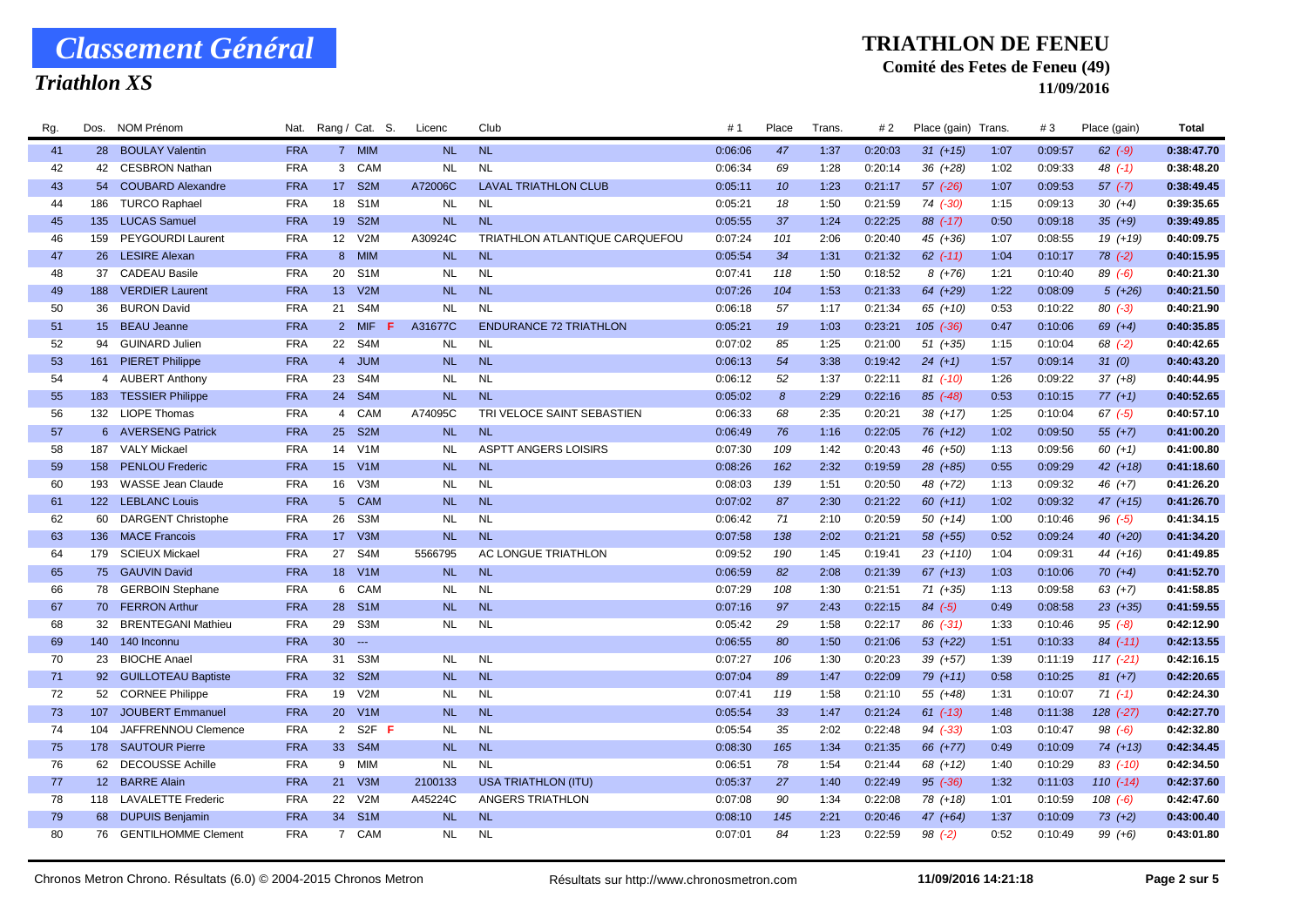## *Triathlon XS*

#### **TRIATHLON DE FENEU**

### **Comité des Fetes de Feneu (49)**

| Rg. | Dos.<br>NOM Prenom               | Nat.                          | Rang / Cat. S.                     | Licenc    | Club                                  | #1      | Place | <b>Trans</b> | # 2     | Place (gain) Trans |      | #3      | Place (gain)  | Total      |
|-----|----------------------------------|-------------------------------|------------------------------------|-----------|---------------------------------------|---------|-------|--------------|---------|--------------------|------|---------|---------------|------------|
| 81  | 145 MERCIER Nicolas              | <b>FRA</b>                    | 23 V2M                             | <b>NL</b> | <b>NL</b>                             | 0:07:42 | 120   | 2:04         | 0:22:12 | $82 (+21)$         | 1:12 | 0:09:57 | $61 (+18)$    | 0:43:03.95 |
| 82  | 18 BEGUIER Guillaume             | 35<br><b>FRA</b>              | S <sub>2</sub> M                   | <b>NL</b> | <b>NL</b>                             | 0:06:47 | 75    | 1:59         | 0:22:05 | $75(+1)$           | 1:42 | 0:10:36 | $85(-8)$      | 0:43:06.90 |
| 83  | <b>GODEMENT Joel</b><br>87       | 24<br><b>FRA</b>              | V6M                                | <b>NL</b> | <b>NL</b>                             | 0:07:53 | 130   | 1:50         | 0:22:08 | 77 (+38)           | 1:19 | 0:10:04 | 66 (+9)       | 0:43:11.50 |
| 84  | <b>BARRIERE William</b><br>14    | 36<br><b>FRA</b>              | S <sub>2</sub> M                   | <b>NL</b> | <b>NL</b>                             | 0:06:16 | 55    | 1:53         | 0:22:52 | $96$ $(-24)$       | 1:05 | 0:11:16 | $114(-5)$     | 0:43:18.80 |
| 85  | 108 JOUBERT Pierre               | <b>FRA</b><br>10 <sup>°</sup> | <b>MIM</b>                         | <b>NL</b> | <b>NL</b>                             | 0:05:31 | 23    | 1:44         | 0:22:17 | $87$ (-29)         | 1:31 | 0:12:24 | $151$ $(-33)$ | 0:43:24.95 |
| 86  | <b>GORRY Antonin</b><br>88       | <b>FRA</b><br>11              | MIM                                | a87249c   | <b>THOUARS TRIATHLON</b>              | 0:05:39 | 28    | 1:34         | 0:22:45 | $91 (-33)$         | 1:21 | 0:12:15 | 145 (-25)     | 0:43:31.85 |
| 87  | 58 DANARD Francois               | <b>FRA</b><br>37              | S <sub>4</sub> M                   | <b>NL</b> | <b>ASPTT ANGERS LOISIRS</b>           | 0:06:27 | 61    | 1:38         | 0:22:45 | $90 (-9)$          | 1:20 | 0:11:28 | 122 (-17)     | 0:43:35.15 |
| 88  | 83 GILLET Christophe             | <b>FRA</b><br>25              | V2M                                | <b>NL</b> | <b>NL</b>                             | 0:07:53 | 129   | 2:20         | 0:21:33 | 63 (+39)           | 1:13 | 0:10:39 | 88 (+2)       | 0:43:35.30 |
| 89  | 148 MONNERAYE Thibault           | <b>FRA</b><br>38              | S <sub>2</sub> M                   | <b>NL</b> | <b>NL</b>                             | 0:08:22 | 156   | 1:52         | 0:21:10 | 54 (+69)           | 1:34 | 0:10:46 | $97(-2)$      | 0:43:41.55 |
| 90  | 125 LEBOUCHER Bertrand           | 26<br><b>FRA</b>              | V <sub>1</sub> M                   | <b>NL</b> | <b>NL</b>                             | 0:08:21 | 155   | 1:35         | 0:21:50 | 70 (+64)           | 0:56 | 0:11:03 | $111 (+1)$    | 0:43:43.30 |
| 91  | 29 BOULAY Wilfried               | <b>FRA</b><br>27              | V2M                                | <b>NL</b> | <b>NL</b>                             | 0:08:19 | 153   | 1:38         | 0:22:25 | 89 (+50)           | 1:12 | 0:10:15 | $76(+12)$     | 0:43:46.85 |
| 92  | 82 GILLET David                  | 28<br><b>FRA</b>              | V2M                                | <b>NL</b> | <b>NL</b>                             | 0:08:23 | 158   | 1:34         | 0:23:04 | $101 (+46)$        | 0:57 | 0:09:55 | 59 (+20)      | 0:43:50.10 |
| 93  | 111 KHICHANE Melissa             | <b>FRA</b>                    | 3 MIF<br>- 6                       | A30383C   | M.A.T. 72 LE MANS ASSOCIATION TRIA    | 0:06:03 | 44    | 1:18         | 0:24:01 | $118$ $(-41)$      | 1:00 | 0:11:31 | $126 (-8)$    | 0:43:50.90 |
| 94  | <b>NAULEAU Quentin</b><br>151    | 39<br><b>FRA</b>              | S <sub>2</sub> M                   | <b>NL</b> | <b>NL</b>                             | 0:08:11 | 146   | 2:14         | 0:20:57 | 49 (+62)           | 1:37 | 0:11:09 | $112$ $(-10)$ | 0:44:05.00 |
| 95  | <b>JARDIN Fabrice</b><br>105     | 29<br><b>FRA</b>              | V2M                                | NL        | <b>NL</b>                             | 0:07:32 | 112   | 1:56         | 0:23:37 | $108$ $(-1)$       | 1:04 | 0:10:00 | $65 (+18)$    | 0:44:06.45 |
| 96  | <b>JADAULT Francois</b><br>103   | 30<br><b>FRA</b>              | V1M                                | <b>NL</b> | <b>NL</b>                             | 0:06:13 | 53    | 2:03         | 0:23:24 | $106$ $(-36)$      | 1:46 | 0:10:45 | $93$ (-7)     | 0:44:08.20 |
| 97  | <b>MOTARD Sebastien</b><br>150   | <b>FRA</b><br>40              | S <sub>4</sub> M                   | <b>NL</b> | <b>NL</b>                             | 0:07:00 | 83    | 1:54         | 0:23:03 | $100 (-13)$        | 1:34 | 0:10:46 | $94 (-1)$     | 0:44:14.15 |
| 98  | 174 LECOMTE Jackie               | <b>FRA</b><br>31              | V <sub>5</sub> M                   | <b>NL</b> | <b>NL</b>                             | 0:07:44 | 122   | 2:17         | 0:21:51 | 72 (+29)           | 1:51 | 0:10:37 | $86( -5)$     | 0:44:18.20 |
| 99  | 154 PALIERNE Noemie              | <b>FRA</b>                    | 3 S1F <b>F</b>                     | <b>NL</b> | <b>NL</b>                             | 0:07:38 | 117   | 1:50         | 0:23:50 | $113(-2)$          | 1:14 | 0:09:51 | 56 (+20)      | 0:44:20.70 |
| 100 | 141 MEAR Anthony                 | <b>FRA</b>                    | 32<br>V1M                          | <b>NL</b> | <b>NL</b>                             | 0:06:31 | 64    | 2:18         | 0:24:31 | 127 (-56)          | 0:55 | 0:10:19 | 79 (+20)      | 0:44:31.60 |
| 101 | 3 AUBERT Oriane                  | <b>FRA</b>                    | 4 MIF F                            | A41860C   | <b>CORMARIS TRIATHLON</b>             | 0:06:00 | 41    | 1:24         | 0:23:56 | $115(-41)$         | 1:07 | 0:12:32 | $155$ $(-19)$ | 0:44:56.00 |
| 102 | 20<br><b>BERTHAULT Natacha</b>   | <b>FRA</b>                    | 1 V1F F                            | <b>NL</b> | AS SAINT SYLVAIN D ANJOU              | 0:06:58 | 81    | 1:43         | 0:24:12 | 121 (-28)          | 1:11 | 0:10:57 | $106 (+7)$    | 0:44:57.65 |
| 103 | 182 TESSIER Anita                | <b>FRA</b>                    | 4 S3F<br>-F                        | a79324    | <b>CHATEAU GONTIER TRIATHLON</b>      | 0:05:48 | 31    | 2:15         | 0:25:08 | $137 (-84)$        | 1:08 | 0:10:44 | $92 (+12)$    | 0:45:01.55 |
| 104 | <b>HERGUE Nicolas</b><br>98      | <b>FRA</b>                    | 41 S4M                             | <b>NL</b> | <b>NL</b>                             | 0:07:51 | 127   | 2:12         | 0:21:54 | 73 (+30)           | 1:35 | 0:11:35 | $127(-7)$     | 0:45:05.00 |
| 105 | POTTIER Theo<br>164              | <b>FRA</b>                    | 12 MIM                             | <b>NL</b> | <b>NL</b>                             | 0:07:26 | 105   | 2:06         | 0:23:09 | $102$ $(-2)$       | 1:51 | 0:10:39 | $87 (+2)$     | 0:45:08.25 |
| 106 | <b>LESURTEL Gwenaelle</b><br>131 | <b>FRA</b>                    | 5 <sup>5</sup><br>S4F F            | <b>NL</b> | <b>NL</b>                             | 0:06:43 | 72    | 2:13         | 0:23:43 | $112$ $(-34)$      | 1:45 | 0:10:53 | 104(0)        | 0:45:14.75 |
| 107 | 171 RIVALLIN Thibaut             | <b>FRA</b><br>42              | S <sub>2</sub> M                   | <b>NL</b> | NL                                    | 0:08:23 | 159   | 3:06         | 0:23:25 | $107 (+22)$        | 1:13 | 0:09:15 | $32 (+30)$    | 0:45:19.90 |
| 108 | 146 MICHAUT Alexia               | <b>FRA</b>                    | S <sub>2</sub> F <sub>F</sub><br>6 | <b>NL</b> | <b>NL</b>                             | 0:07:09 | 91    | 2:05         | 0:24:33 | $130 (-32)$        | 1:12 | 0:10:25 | $82(+15)$     | 0:45:21.50 |
| 109 | 24 BISSON Lisa                   | <b>FRA</b>                    | 1 CAF F                            | A78290C   | <b>SABLE TRIATHLON</b>                | 0:06:50 | 77    | 2:03         | 0:24:03 | $119$ $(-34)$      | 1:11 | 0:11:19 | $118 (+2)$    | 0:45:23.85 |
| 110 | 10 BARILLER Clemence             | <b>FRA</b>                    | 7 S3F <b>F</b>                     | A31173C   | <b>ASPTT ANGERS</b>                   | 0:05:45 | 30    | 1:47         | 0:24:25 | $123( -68)$        | 1:29 | 0:12:05 | $140(-12)$    | 0:45:29.85 |
| 111 | <b>PEYGOURDI Perrine</b><br>160  | <b>FRA</b>                    | 5 MIF F                            | A30945c   | <b>TRIATHLON ATLANTIQUE CARQUEFOU</b> | 0:06:09 | 49    | 2:40         | 0:24:01 | $117$ (-59)        | 1:23 | 0:11:28 | $123(-3)$     | 0:45:39.70 |
| 112 | 79 GERBOIN Myriam                | <b>FRA</b>                    | 2 V2F F                            | <b>NL</b> | <b>NL</b>                             | 0:07:50 | 126   | 1:46         | 0:23:38 | $109 (+9)$         | 1:12 | 0:11:17 | $115(+5)$     | 0:45:40.50 |
| 113 | 117 LAVALETTE Julien             | <b>FRA</b>                    | 13 <sup>7</sup><br><b>MIM</b>      | A30249C   | <b>ANGERS TRIATHLON</b>               | 0:06:18 | 58    | 1:43         | 0:24:28 | $126$ $(-46)$      | 1:16 | 0:12:10 | $141 (-9)$    | 0:45:53.45 |
| 114 | 176 SAINTY Ludivine              | <b>FRA</b>                    | 8 S4F F                            | <b>NL</b> | <b>NL</b>                             | 0:08:19 | 152   | 1:58         | 0:23:01 | 99 (+34)           | 1:32 | 0:11:12 | $113 (+4)$    | 0:45:59.05 |
| 115 | 157 PAYRAUDEAU Nathan            | <b>FRA</b>                    | 8 CAM                              | <b>NL</b> | <b>NL</b>                             | 0:08:18 | 151   | 2:08         | 0:23:17 | $104 (+29)$        | 1:39 | 0:10:40 | $90 (+7)$     | 0:45:59.65 |
| 116 | <b>BERTHAULT Jade</b><br>21      | <b>FRA</b>                    | MIF F<br>6                         | <b>NL</b> | <b>ASPTT ANGERS</b>                   | 0:07:13 | 93    | 1:31         | 0:24:50 | 135 (-28)          | 1:01 | 0:11:41 | $132 (+5)$    | 0:46:14.20 |
| 117 | 153 ONILLON Regis                | 33<br><b>FRA</b>              | V2M                                | <b>NL</b> | <b>NL</b>                             | 0:07:55 | 132   | 2:31         | 0:22:46 | $92 (+16)$         | 1:28 | 0:11:40 | $130(-1)$     | 0:46:17.40 |
| 118 | ROGEON Jean Francois<br>172      | <b>FRA</b><br>43              | S3M                                | <b>NL</b> | <b>NL</b>                             | 0:07:54 | 131   | 1:45         | 0:23:14 | $103 (+21)$        | 1:14 | 0:12:13 | $143$ $(-8)$  | 0:46:18.00 |
| 119 | 177 SAMSON Gregory               | <b>FRA</b><br>44              | S <sub>3</sub> M                   | <b>NL</b> | <b>NL</b>                             | 0:08:41 | 172   | 1:56         | 0:25:16 | $141 (+28)$        | 0:57 | 0:09:37 | $52$ $(+25)$  | 0:46:23.75 |
| 120 | 185 THULEAU Nicolas              | <b>FRA</b><br>34              | V2M                                | <b>NL</b> | <b>NL</b>                             | 0:07:48 | 124   | 2:11         | 0:24:35 | $131 (-5)$         | 1:42 | 0:10:13 | $75(+9)$      | 0:46:26.10 |
|     |                                  |                               |                                    |           |                                       |         |       |              |         |                    |      |         |               |            |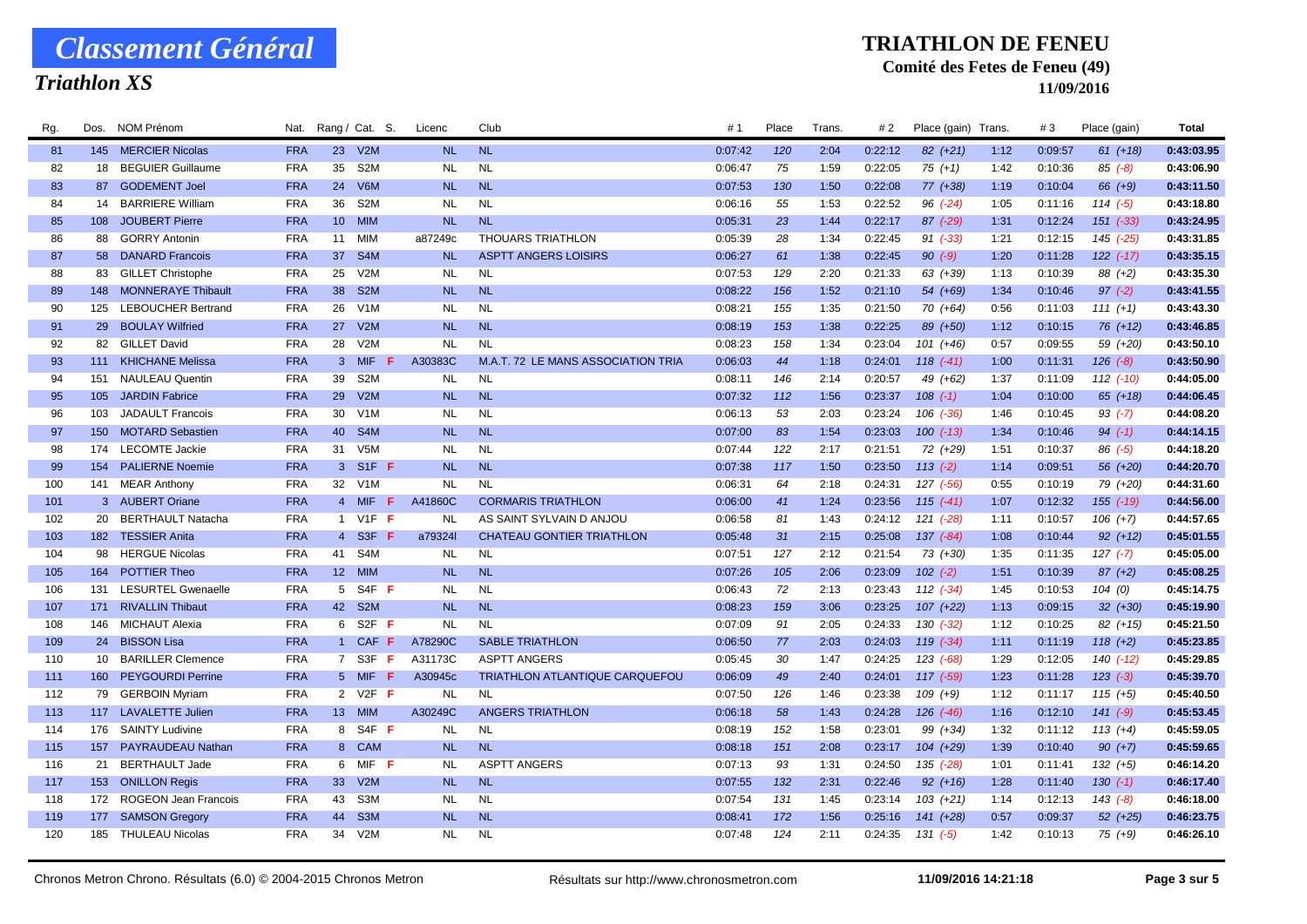## *Triathlon XS*

#### **TRIATHLON DE FENEU**

### **Comité des Fetes de Feneu (49)**

| Rg. | Dos. | NOM Prenom                 | Nat.       |                 | Rang / Cat. S.                | Licenc    | Club                             | #       | Place | Trans | # 2     | Place (gain)  | Trans | #3      | Place (gain   | Total      |
|-----|------|----------------------------|------------|-----------------|-------------------------------|-----------|----------------------------------|---------|-------|-------|---------|---------------|-------|---------|---------------|------------|
| 121 |      | 191 VINATIER Jean Francois | <b>FRA</b> | 35 <sup>5</sup> | V2M                           | <b>NL</b> | <b>NL</b>                        | 0:09:30 | 182   | 1:56  | 0:22:54 | $97 (+55)$    | 1:06  | 0:11:02 | $109 (+6)$    | 0:46:26.40 |
| 122 | 139  | MASSIQUOT Stephane         | <b>FRA</b> | 45              | S3M                           | <b>NL</b> | <b>NL</b>                        | 0:07:15 | 95    | 1:51  | 0:25:31 | 143 (-38)     | 1:03  | 0:10:57 | $105 (+11)$   | 0:46:35.00 |
| 123 |      | 11 BARON Geraldine         | <b>FRA</b> |                 | 3 V3F F                       | <b>NL</b> | <b>NL</b>                        | 0:06:33 | 67    | 2:07  | 0:23:59 | $116$ $(-38)$ | 1:13  | 0:12:49 | $163$ (-18)   | 0:46:38.35 |
| 124 | 57   | <b>CROISE Franck</b>       | <b>FRA</b> | 36              | V2M                           | <b>NL</b> | <b>NL</b>                        | 0:07:29 | 107   | 2:35  | 0:22:11 | $80 (+6)$     | 2:07  | 0:12:29 | 154 (-23)     | 0:46:47.45 |
| 125 | 166  | <b>QUEVERDO Laurent</b>    | <b>FRA</b> | 37              | V2M                           | <b>NL</b> | <b>NL</b>                        | 0:07:19 | 98    | 2:04  | 0:23:43 | $111 (-16)$   | 1:28  | 0:12:17 | $146$ $(-11)$ | 0:46:47.75 |
| 126 | 91   | <b>GUERY Pia</b>           | <b>FRA</b> | 9               | $S2F$ F                       | <b>NL</b> | <b>NL</b>                        | 0:08:08 | 142   | 1:29  | 0:24:31 | $128 (+16)$   | 1:16  | 0:11:27 | 120 (0)       | 0:46:48.80 |
| 127 |      | 121 LEBLANC Pascal         | <b>FRA</b> | 38              | V2M                           | <b>NL</b> | <b>NL</b>                        | 0:07:19 | 99    | 1:55  | 0:25:17 | 142 (-29)     | 0:54  | 0:11:28 | $121 (+1)$    | 0:46:51.40 |
| 128 | 61   | <b>DAVID Francois</b>      | <b>FRA</b> | 46              | S <sub>4</sub> M              | <b>NL</b> | <b>NL</b>                        | 0:07:34 | 114   | 2:08  | 0:26:23 | 148 (-32)     | 1:06  | 0:09:49 | $54(+18)$     | 0:46:56.85 |
| 129 | 163  | <b>POTTIER Stephanie</b>   | <b>FRA</b> | $\overline{4}$  | $V2F$ F                       | <b>NL</b> | NL                               | 0:08:04 | 140   | 2:08  | 0:24:23 | $122 (+10)$   | 1:32  | 0:11:30 | $125 (+1)$    | 0:47:34.20 |
| 130 | 196  | <b>CHALANGE Mathieu</b>    | <b>FRA</b> | 47              | S <sub>4</sub> M              | <b>NL</b> | <b>NL</b>                        | 0:08:17 | 149   | 2:03  | 0:24:39 | $134 (+11)$   | 1:15  | 0:11:24 | $119(+8)$     | 0:47:36.20 |
| 131 | 64   | <b>DELAUNEY Sophie</b>     | <b>FRA</b> | 10 <sup>°</sup> | S <sub>2F</sub> F             | <b>NL</b> | NL                               | 0:06:01 | 42    | 2:01  | 0:25:49 | $145$ $(-82)$ | 1:05  | 0:12:44 | $159$ $(-7)$  | 0:47:36.50 |
| 132 | 17   | <b>BEAUMONT Emilie</b>     | <b>FRA</b> | 11              | $S2F$ F                       | <b>NL</b> | <b>NL</b>                        | 0:07:46 | 123   | 1:55  | 0:22:14 | 83 (+29)      | 1:27  | 0:14:23 | 181 (-38)     | 0:47:41.75 |
| 133 |      | 165 PREZELIN Alice         | <b>FRA</b> |                 | 2 CAF F                       | <b>NL</b> | <b>NL</b>                        | 0:05:25 | 21    | 1:44  | 0:27:27 | 164 (-110)    | 1:02  | 0:12:14 | $144 (-2)$    | 0:47:49.80 |
| 134 | 134  | <b>LOQUAIS Severine</b>    | <b>FRA</b> |                 | 5 V1F F                       | <b>NL</b> | <b>NL</b>                        | 0:06:45 | 73    | 1:58  | 0:25:09 | $138$ $(-52)$ | 1:37  | 0:12:27 | $152$ (-9)    | 0:47:53.30 |
| 135 | -9   | <b>BARBOT Olivier</b>      | <b>FRA</b> | 39              | V <sub>3</sub> M              | <b>NL</b> | <b>NL</b>                        | 0:08:33 | 169   | 2:13  | 0:23:52 | $114 (+35)$   | 0:59  | 0:12:22 | $149(-1)$     | 0:47:56.70 |
| 136 | 80   | <b>GERBOUIN Castille</b>   | <b>FRA</b> |                 | 3 CAF F                       | <b>NL</b> | <b>NL</b>                        | 0:07:57 | 135   | 1:40  | 0:25:13 | 139(0)        | 1:10  | 0:12:00 | $135$ (-1)    | 0:47:58.15 |
| 137 | 85   | <b>GILLET Sandrine</b>     | <b>FRA</b> |                 | 6 V1F F                       | <b>NL</b> | <b>NL</b>                        | 0:06:52 | 79    | 1:56  | 0:26:25 | $150(-60)$    | 1:10  | 0:12:29 | $153 (+2)$    | 0:48:49.75 |
| 138 | 63   | <b>DELAHAYE Stephanie</b>  | <b>FRA</b> |                 | 7 V1F F                       | <b>NL</b> | PAYS D ANCENIS CLUB TRIATHLON 44 | 0:07:56 | 134   | 1:38  | 0:26:37 | $152$ $(-13)$ | 1:07  | 0:12:11 | $142 (+9)$    | 0:49:27.60 |
| 139 |      | 195 VILLETTE Eric          | <b>FRA</b> |                 | 48 - M-                       |           |                                  | 0:09:27 | 181   | 2:44  | 0:25:33 | $144 (+23)$   | 1:13  | 0:10:51 | $100 (+19)$   | 0:49:46.60 |
| 140 | 106  | <b>JASMIN Elsa</b>         | <b>FRA</b> |                 | 7 MIF<br>-F.                  | a57067c   | <b>ANGERS TRIATHLON</b>          | 0:07:26 | 103   | 1:21  | 0:27:32 | $165$ $(-45)$ | 0:59  | 0:12:37 | $158(+8)$     | 0:49:51.85 |
| 141 | 66   | <b>DOINEL Philippe</b>     | <b>FRA</b> | 40              | V2M                           | <b>NL</b> | <b>NL</b>                        | 0:08:25 | 160   | 2:51  | 0:23:38 | $110 (+24)$   | 1:49  | 0:13:13 | $167$ (-5)    | 0:49:53.80 |
| 142 | 65   | <b>DENNIEL Karen</b>       | <b>FRA</b> |                 | 8 V1F F                       | <b>NL</b> | <b>NL</b>                        | 0:08:18 | 150   | 2:26  | 0:24:38 | $132 (+9)$    | 1:28  | 0:13:06 | $166$ $(-1)$  | 0:49:54.05 |
| 143 | 45   | <b>CHASSEREAU Jeanne</b>   | <b>FRA</b> |                 | 4 CAF F                       | <b>NL</b> | <b>ASPTT ANGERS</b>              | 0:07:02 | 86    | 1:46  | 0:27:10 | 156 (-59)     | 1:09  | 0:12:56 | $164 (+2)$    | 0:50:00.70 |
| 144 | 44   | CHASSEREAU Jerome          | <b>FRA</b> | 41              | V2M                           | <b>NL</b> | <b>NL</b>                        | 0:07:36 | 115   | 1:41  | 0:22:48 | $93 (+15)$    | 2:39  | 0:15:19 | 188 (-44)     | 0:50:00.80 |
| 145 | 96   | <b>HERAULT Jacques</b>     | <b>FRA</b> | 42              | V6M                           | A 31231   | <b>ASPTT ANGERS</b>              | 0:07:37 | 116   | 2:53  | 0:24:06 | $120(-16)$    | 2:15  | 0:13:16 | $169$ $(-13)$ | 0:50:05.55 |
| 146 | 147  | <b>MISSIR Pascal</b>       | <b>FRA</b> | 43              | V <sub>4</sub> M              | <b>NL</b> | <b>NL</b>                        | 0:09:46 | 187   | 2:04  | 0:26:25 | 149 (+25)     | 1:15  | 0:10:52 | $101 (+16)$   | 0:50:18.75 |
| 147 | 59   | <b>DANIEL Alain</b>        | <b>FRA</b> | 44              | V3M                           | A45796C   | <b>ASPTT ANGERS</b>              | 0:07:50 | 125   | 3:57  | 0:26:02 | $147$ $(-34)$ | 1:40  | 0:10:53 | $102 (+12)$   | 0:50:19.00 |
| 148 | 89   | <b>GRIGNARD Aude</b>       | <b>FRA</b> | 12              | S <sub>4</sub> F <sub>F</sub> | <b>NL</b> | <b>NL</b>                        | 0:08:21 | 154   | 2:01  | 0:28:20 | $170(-10)$    | 1:09  | 0:10:43 | $91 (+16)$    | 0:50:31.00 |
| 149 |      | 19 BERTHAULT David         | <b>FRA</b> | 45              | V1M                           | <b>NL</b> | AS SAINT SYLVAIN D ANJOU         | 0:09:59 | 191   | 2:31  | 0:25:14 | $140 (+34)$   | 1:18  | 0:11:39 | $129 (+8)$    | 0:50:38.95 |
| 150 | 41   | <b>CESBRON Sylvain</b>     | <b>FRA</b> | 46              | V1M                           | <b>NL</b> | <b>NL</b>                        | 0:08:46 | 173   | 2:29  | 0:24:31 | 129 (+30)     | 1:41  | 0:13:15 | $168$ (-7)    | 0:50:41.10 |
| 151 | 173  | <b>ROGEON Stephanie</b>    | <b>FRA</b> | 13 <sup>7</sup> | S <sub>4F</sub> F             | <b>NL</b> | <b>NL</b>                        | 0:09:12 | 178   | 2:14  | 0:26:01 | $146 (+23)$   | 1:10  | 0:12:19 | $147 (+4)$    | 0:50:52.10 |
| 152 | 181  | <b>TERRIEN Theotime</b>    | <b>FRA</b> | 9               | CAM                           | <b>NL</b> | PAYS D ANCENIS CLUB TRIATHLON 44 | 0:05:55 | 36    | 2:03  | 0:27:23 | 160 (-104)    | 1:39  | 0:13:58 | 179 (-12)     | 0:50:56.05 |
| 153 | 33   | <b>BROSSAS Solene</b>      | <b>FRA</b> | 14              | S3F F                         | <b>NL</b> | PAYS D ANCENIS CLUB TRIATHLON 44 | 0:08:10 | 144   | 2:07  | 0:27:05 | $155 (-9)$    | 1:15  | 0:12:22 | 150(0)        | 0:50:57.10 |
| 154 | 93   | <b>GUILLOTEAU Romain</b>   | <b>FRA</b> | 49              | S3M                           | <b>NL</b> | <b>NL</b>                        | 0:07:21 | 100   | 3:21  | 0:27:01 | 154 (-56)     | 1:20  | 0:11:57 | $134 (+2)$    | 0:50:58.00 |
| 155 | 86   | <b>GLE Florian</b>         | <b>FRA</b> | 50 <sup>°</sup> | S <sub>2</sub> M              | <b>NL</b> | <b>NL</b>                        | 0:08:29 | 164   | 2:31  | 0:27:25 | $161 (+1)$    | 1:44  | 0:10:53 | $103 (+8)$    | 0:50:59.70 |
| 156 |      | 112 KJERULF Dominique      | <b>FRA</b> |                 | 9 V1F F                       | <b>NL</b> | <b>NL</b>                        | 0:07:52 | 128   | 2:03  | 0:26:29 | $151$ $(-21)$ | 1:14  | 0:13:30 | $173(-7)$     | 0:51:05.80 |
| 157 |      | 192 WACHE Yann             | <b>FRA</b> | 47              | V1M                           | <b>NL</b> | <b>NL</b>                        | 0:06:32 | 66    | 3:33  | 0:27:00 | $153 (-84)$   | 1:34  | 0:12:44 | $160(-7)$     | 0:51:21.35 |
| 158 | 46   | <b>CHAUVEAU Laurine</b>    | <b>FRA</b> | 8               | MIF F                         | <b>NL</b> | <b>NL</b>                        | 0:08:56 | 174   | 1:24  | 0:29:02 | $175 (+4)$    | 0:56  | 0:11:29 | $124 (+12)$   | 0:51:45.40 |
| 159 |      | 149 MOREL Franck           | <b>FRA</b> | 48              | V1M                           | <b>NL</b> | NL                               | 0:07:32 | 111   | 3:22  | 0:24:51 | $136$ $(-31)$ | 2:26  | 0:13:40 | $176$ $(-17)$ | 0:51:48.50 |
| 160 |      | 120 LEBLANC Magali         | <b>FRA</b> |                 | 10 V1F F                      | <b>NL</b> | <b>NL</b>                        | 0:07:58 | 137   | 1:56  | 0:27:15 | 159 (-14)     | 1:07  | 0:13:43 | $177(-9)$     | 0:51:56.10 |
|     |      |                            |            |                 |                               |           |                                  |         |       |       |         |               |       |         |               |            |